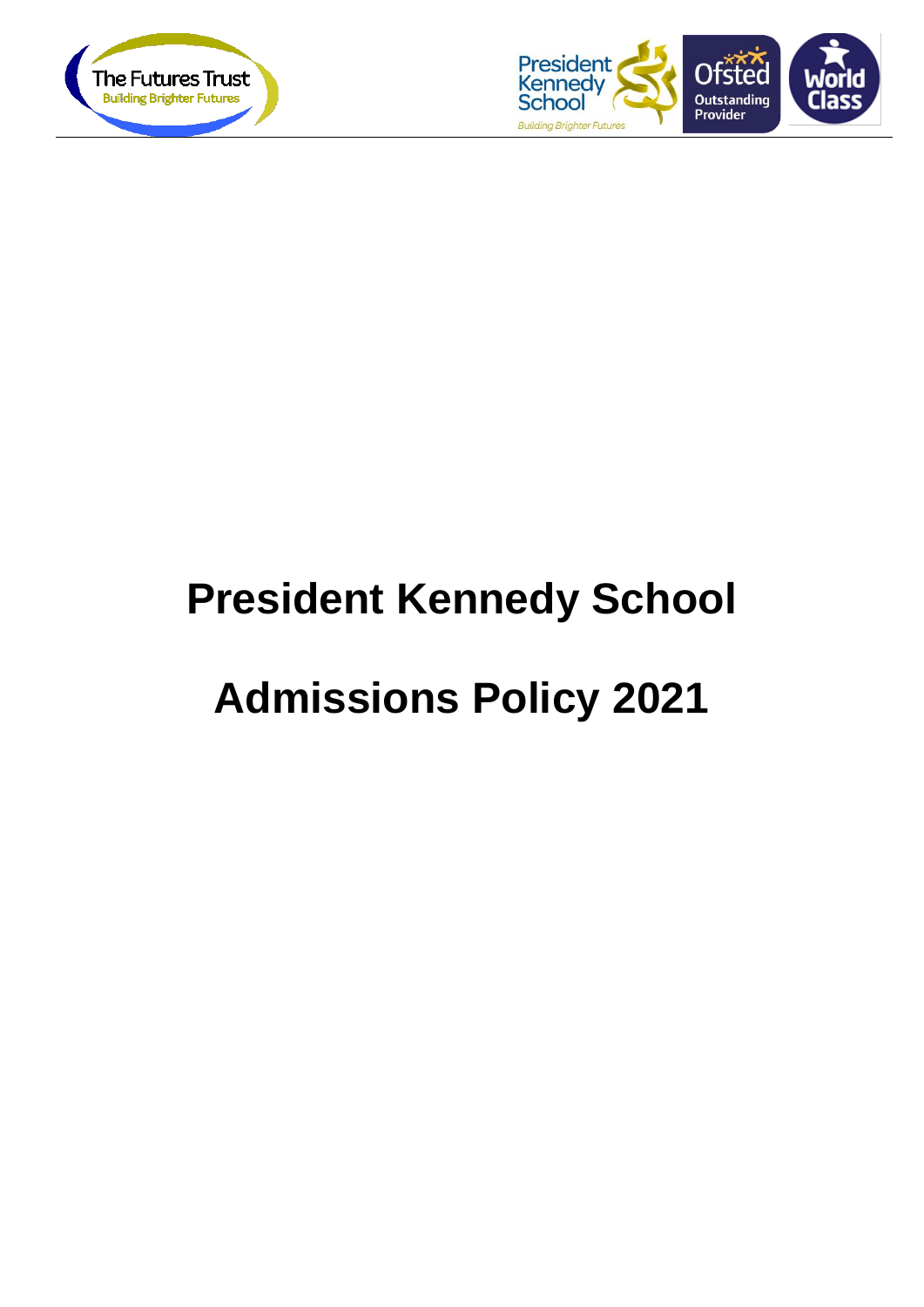



## **PRESIDENT KENNEDY SCHOOL**

**ADMISSIONS POLICY**

**SEPTEMBER 2021**

**President Kennedy School is an academy within The Futures Trust, a Multi Academy Trust (the Academy Trust) and the Academy Trust of the School is the admission authority. It participates in the local authority coordinated scheme for Year 7 admissions intake. All applicants should adhere to the deadlines within the scheme. The admission arrangements comply with the Fair Access Protocol as detailed in the Admissions Code.**

#### **THE ADMISSION OF PUPILS TO PRESIDENT KENNEDY SCHOOL**

#### **STUDENT ADMISSIONS: PRINCIPLES**

- 1 President Kennedy School aims to:
	- Serve its local community identified in this policy as its 'catchment area' whilst recognising that catchment areas do not prevent parents who live outside the catchment of a particular school from expressing a preference for the school;
	- Recognise the social and educational benefits of children attending their nearest local school;
	- Implement fair admissions arrangements which are equally applied to all requests being made by parents for admission, irrespective of ability, race or background;
	- Ensure the school's admissions arrangements comply with the Department of Education's ("DfE") School Admissions Code 2014.

#### **GENERAL**

- 2 The school will take part in the Admissions Forum set up by the local authority and have regard to its advice; and will participate in the co-ordinated admission arrangements operated by the local authority and the local in-year fair access protocol.
- 3 The school shall ensure that parents will have the right of appeal to an Independent Appeal Panel if they are dissatisfied with an admission decision of the school. The Independent Appeal Panel will be independent of the Academy Trust. The arrangements for appeals will comply with the School Admission Appeals Code published by the DfE. The determination of the appeal panel is binding on all parties.
- 4 Guidance for parents about how the appeals process will work will be provided by the local authority who will manage this process on behalf of the school.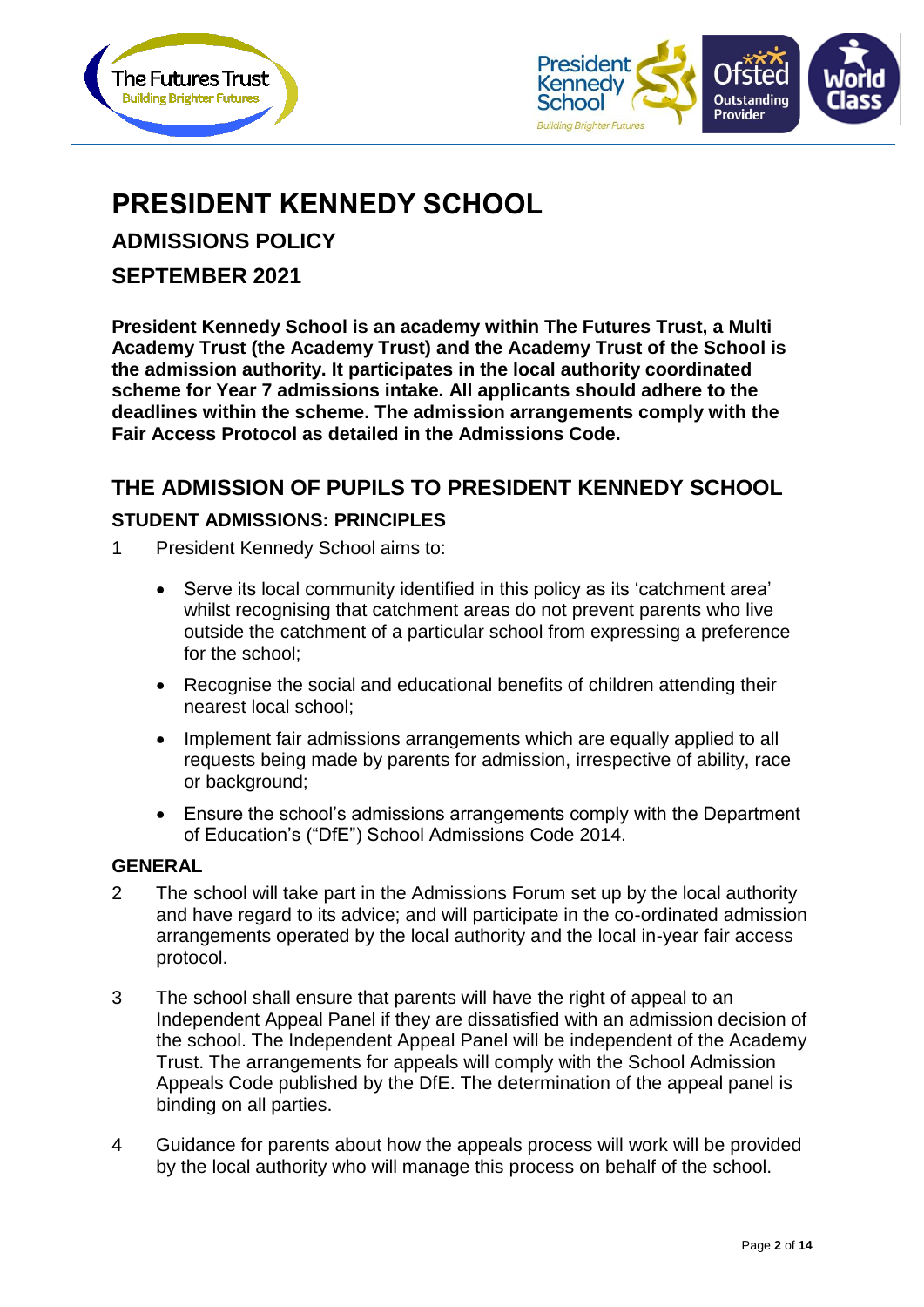



5 Records of applications and admissions to the school shall be kept by the local authority on behalf of the Academy Trust for a period of three years and shall be open for inspection by the Secretary of State.

#### **PROCEDURE FOR ADMITTING PUPILS TO PRESIDENT KENNEDY SCHOOL**

#### **Admissions Number**

- 6 **For September 2021, President Kennedy School's Published Admissions Number (PAN) for Year 7 is 300.**
- 7 In any specific year, the Academy Trust may set a higher admission number than the President Kennedy School's agreed admission number for an applicable year group. Before setting an admission number higher than its agreed admission number, the Academy Trust will undertake a full consultation. Pupils will not be admitted in any year group above the published admissions number for that year group unless a successful appeal is lodged, a pupil is allocated under Fair Access arrangements, or where the final place in a year group is offered to one of a pair of twins or other multiple births or in the cases of twins or multiples (see paragraph 18). Such circumstances shall be reported to the Secretary of State.

#### **Process of Application**

- 8 Arrangements for applications for places at President Kennedy School will be made in accordance with the local authority's co-ordinated admission arrangements and will be made on the Common Application Form provided and administered by the local authority.
- 9 The Academy Trust will use the following timetable for applications to President Kennedy School each year (exact dates within the months may vary from year to year) that, whenever possible, will fit in with the common timetable agreed in Coventry.
	- a) **By September** The Academy Trust will publish on President Kennedy School's website, information about the arrangements for admission, including oversubscription criteria, as soon as they have been determined. This will include details of open evenings and other opportunities for prospective pupils and their parents to visit the school. The Academy Trust will also provide information in relation to President Kennedy School to Coventry local authority for inclusion in the composite admissions prospectus, as required;
	- b) **September/October** The Academy Trust will provide opportunities for parents to visit President Kennedy School;
	- c) **By 31 October** Deadline for the Common Application Form to be completed and returned to the child's home local authority. Local authority to administer;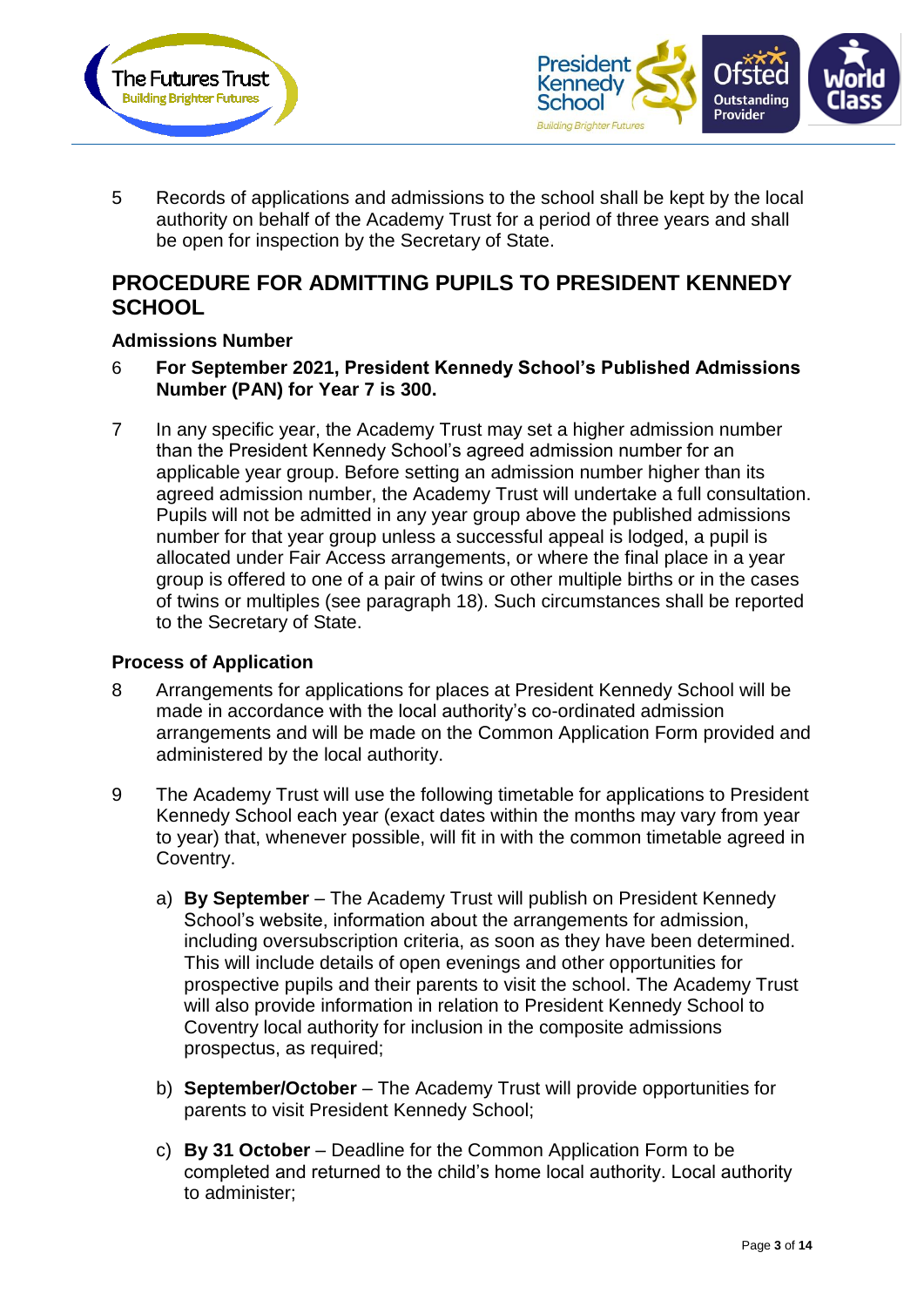



- d) **Late November** local authority sends President Kennedy School full details of the numbers of applications to the Academy Trust;
- e) **Early/Mid December** If the number of applications exceeds the PAN, the Academy Trust will consider all applications, apply the oversubscription criteria (as appropriate) and provide Coventry local authority with a list of those applicants ranked according to the school's oversubscription criteria.
- f) **February** Coventry local authority applies agreed scheme for Coventry schools, informing other local authorities of offers to be made to their residents.
- g) **1 March** each year or next working day offers made to parents.

#### **Consideration of Applications**

10 The Academy Trust will consider all applications for places at President Kennedy School. Where fewer than the published admission number for the relevant year groups are received, the Academy Trust will offer places at President Kennedy School to all those who have applied.

#### **Special Educational Needs**

11 All children with an Education Health and Care Plan ("the EHCP") that name the school in the EHCP will be admitted

#### **Applications for children to be admitted into a class outside of their normal age group**

- 12 If parents wish for their child to be considered for admission to a class outside of their normal age group, they should make an application for the normal age group in the first instance. Parents should then submit a formal request to the school's Governing Body. This request should be in the form of a written letter of application outlining the reasons why you wish for your child to be considered to be admitted into a class outside of their normal age group, and enclosing any supportive evidence and documentation that you wish to be taken into account as part of that request. The Governing Body will consider applications submitted and advise the parents of the outcome of their application before the national offer day, having taken into account the information provided by the parents, the child's best interests and the views of the Head Teacher.
- 13 If parents are considering submitting an application for their child to be admitted into a class outside of their normal age group, it is strongly recommended that they also read the DfE Guidance which can be found at [https://www.gov.uk/government/publications/summer-born-children-school](https://www.gov.uk/government/publications/summer-born-children-school-admission)[admission.](https://www.gov.uk/government/publications/summer-born-children-school-admission)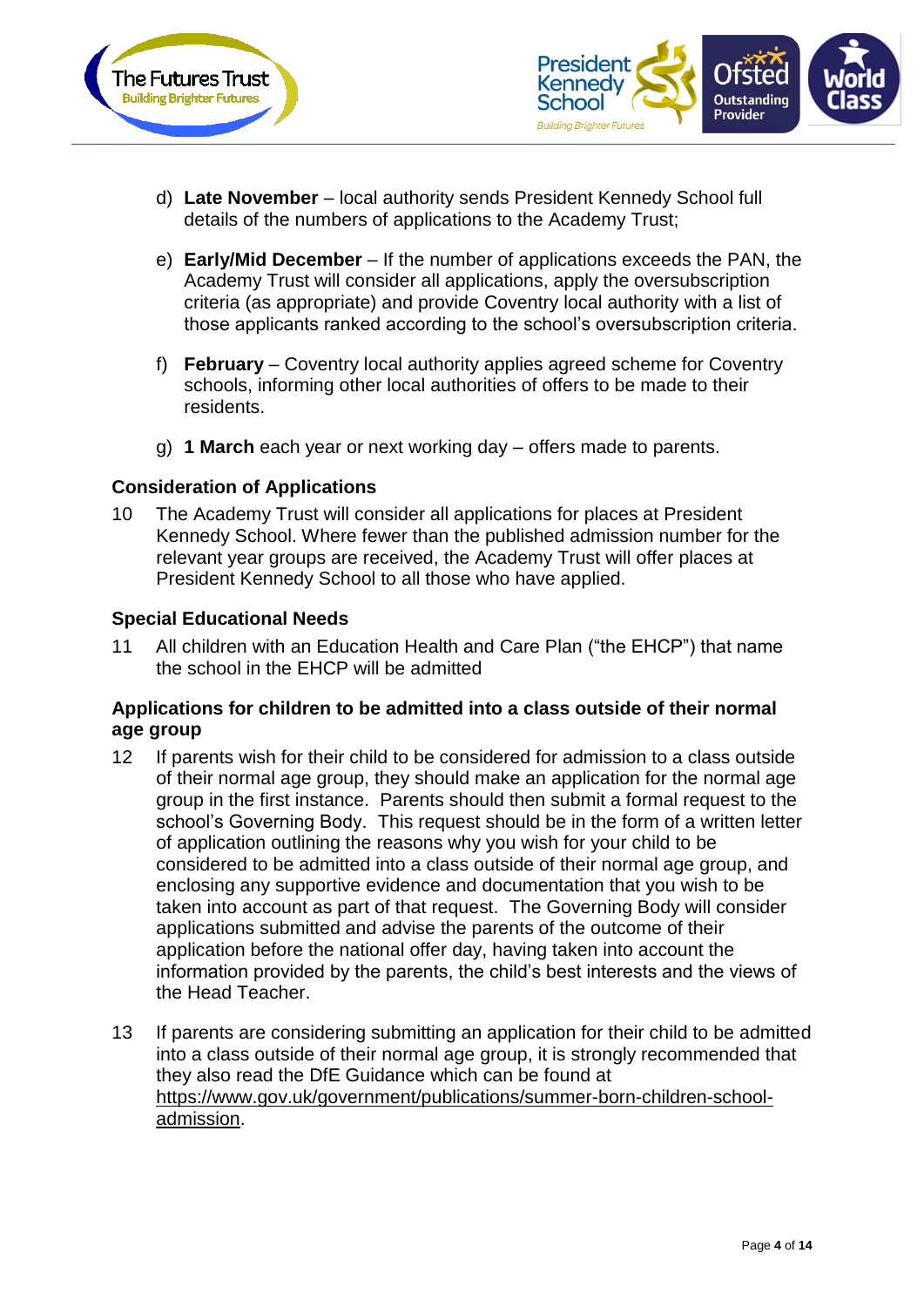



## **PROCEDURES WHERE PRESIDENT KENNEDY SCHOOL IS OVERSUBSCRIBED FOR SEPTEMBER 2021**

- 14 If there are more requests for a school place than there are places available within the school's admission number, places will be allocated in accordance with the following criteria and in the order shown below (please reference to oversubscription definitions for further information):
- 15
- a) **Children who, at the time of admission, are in the care of a local authority or are provided with accommodation by the authority (looked after children) and all children who were previously looked after but ceased to be so because they were adopted, or became subject to a child arrangements order or a special guardianship order, including those children who appear (to the admission authority) to have been in state care outside of England and ceased to be in state care as a result of being adopted**. A looked after child is defined in Section 22 of the Children Act 1989 (see definitions section).
- b) **Children who live in the catchment area served by the school, who have a brother or sister attending the school provided that the brother or sister will be of compulsory school age and will continue to attend President Kennedy School the following year.**
- c) **Other children who live in the catchment area served by the school.**
- d) **Children living outside the catchment area with a brother or sister who currently attends the school, provided that the brother or sister will be of compulsory school age and will continue to attend President Kennedy School the following year.**
- e) **Children by reference to the distance their home is from the school in accordance with the definitions section.**

#### **TIE BREAKER**

16 If it is not possible to determine all the applications received that meet any of the categories described above, priority will be determined by the proximity of the child's home to President Kennedy School. This will be carried out using a straight-line measurement and a computerised mapping system, from the centre of the child's residence to the centre of the school site. The address used must be the child's permanent home address. The shortest measurement will have the highest priority. Where the final place in a year group can be taken by two or more children living an equal distance from the school as described above, the Directors will select by drawing lots. This process will be supervised by a person independent of the school.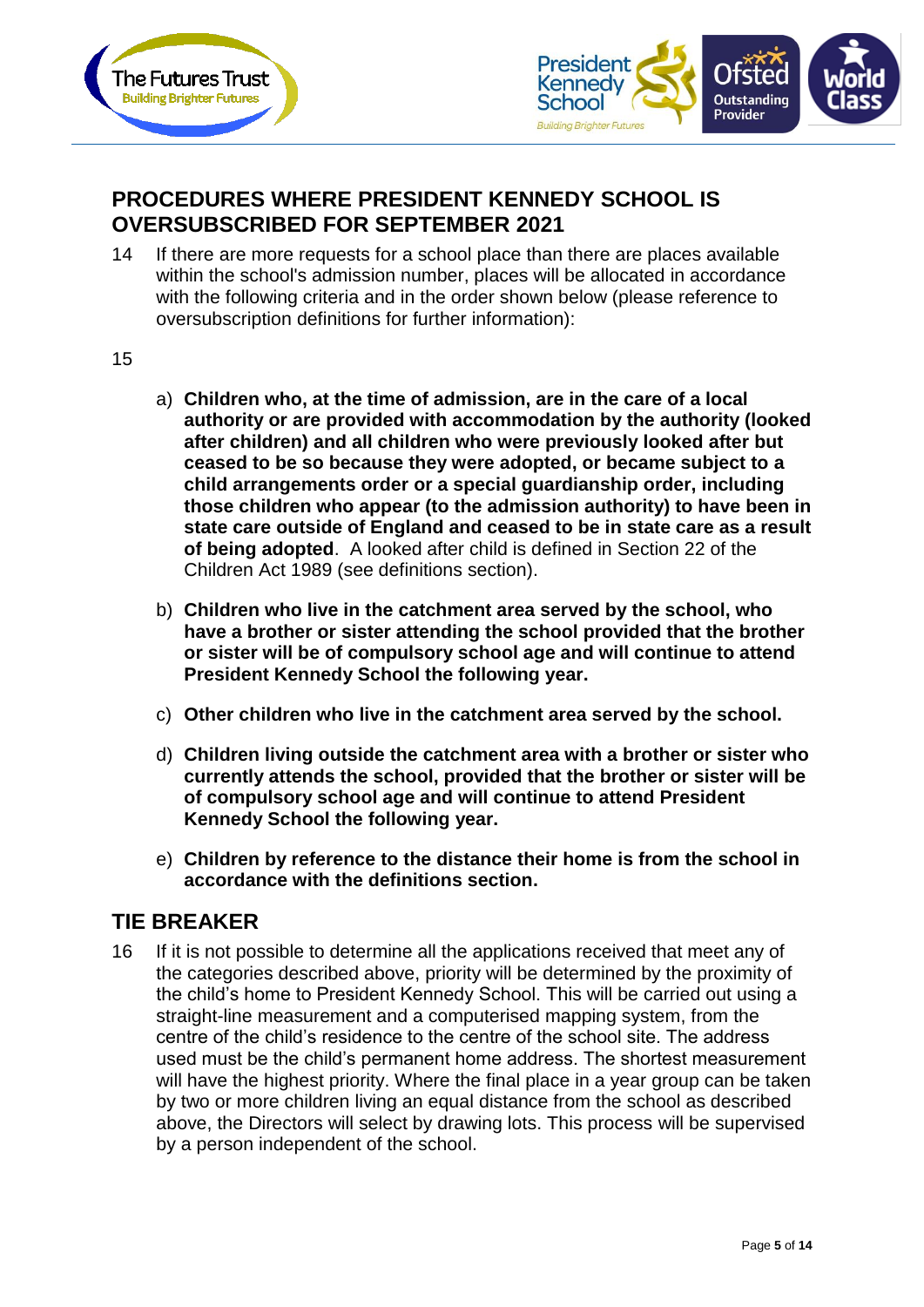



## **BROTHERS AND SISTERS**

- 17 The Trustees see the benefits of children from the same family attending the same school and give priority to brother and / or sister connections in its policy for allocating places under oversubscription criteria (b) and (e). The definition of brother or sister includes step‐brothers, step‐sisters, half‐brothers, half‐sisters and adopted brothers and sisters living at the same permanent address. However, where the school is over‐subscribed no guarantee can be given that places will be available for brothers and sisters.
- 18 Where the final place in a year group is offered to one of a pair of twins or other multiple births, the admission number will be exceeded to accommodate the multiple birth siblings. This recognises the exceptional nature of emotional bonds between multiple birth siblings.

#### **CATCHMENT AREA**

19 One of the aims of our school is to serve its neighbourhood and develop links with the local community to strengthen the school and the community. The area served by a school is known as the catchment area (details of the addresses included in the school's catchment area is attached at **Annex A**). If you have any queries relating to the school's catchment area contact the school directly. Catchment areas do not prevent parents who live outside the catchment of a particular school from expressing a preference for the school.

#### **COMPULSORY SCHOOL AGE**

20 Brothers and sisters are required to be of compulsory school age within the oversubscription criteria. This means they must be attending in Years 7 to 11 at the time that the applicant would be joining the school.

#### **DISTANCE**

21 A straight-line measurement using a computerised mapping system, from the centre of the child's residence to the centre of the school site. The address used must be the child's permanent home address. The shortest measurement will have the highest priority. Where the final place in a year group can be taken by two or more children living an equal distance from the school as described above, the Directors will select by drawing lots.

#### **HOME ADDRESS**

22 A pupil's home address is considered to be a residential property that is the child's only or main residence. At the time places are allocated, proof of permanent residence at the property concerned may be required. Where parents have shared responsibility for a child and the child lives for part of the week with each parent, the definition of a child's residence will be where they reside the majority of the time (3 nights or more) between Monday to Friday.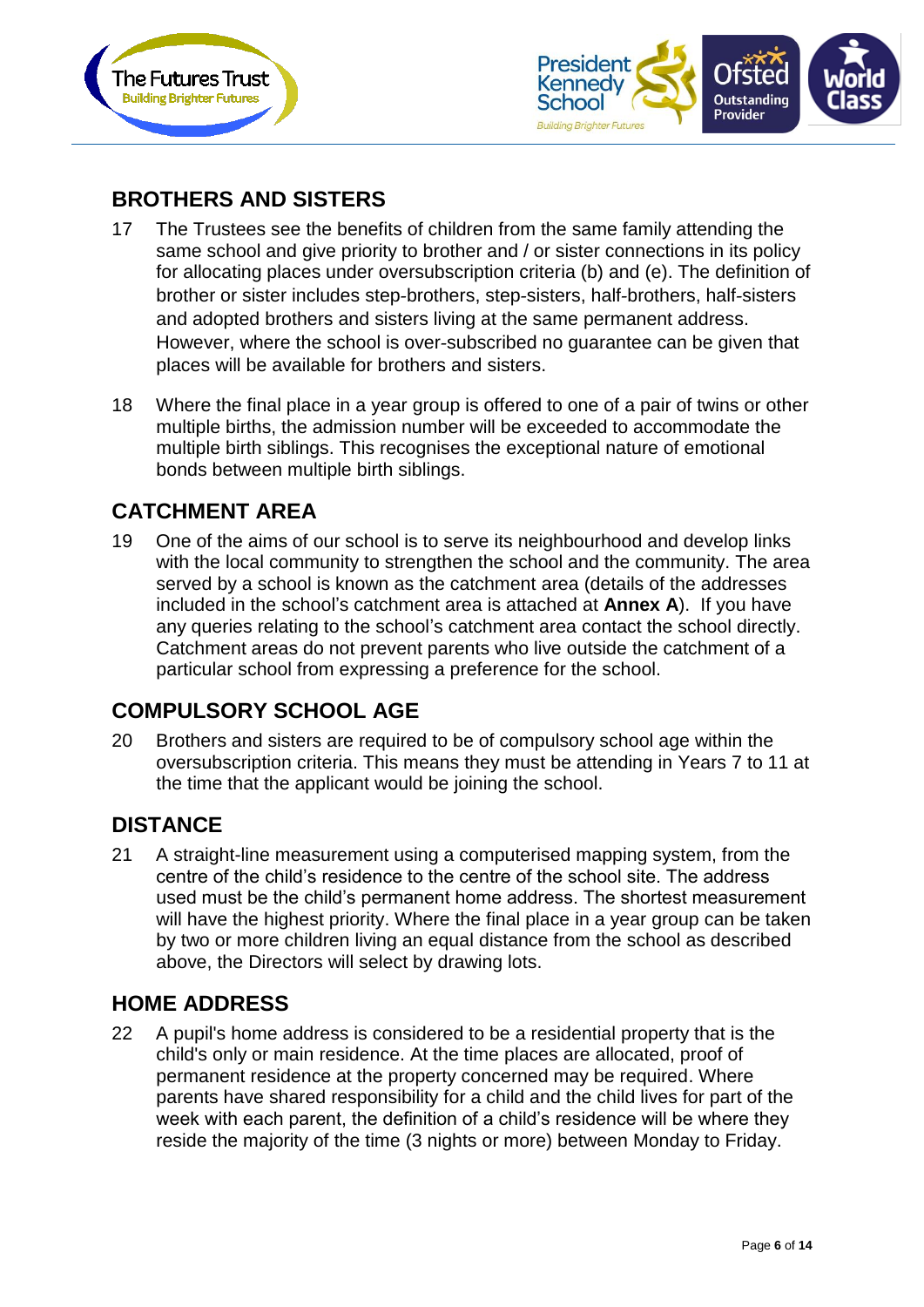



- 23 Where documentary evidence can substantiate to the satisfaction of the Governors that care is split equally between parents at two homes, parents must name the address to be used for the purpose of allocating a school place.
- 24 **If a place is offered on the basis of an address that is subsequently found to be different from a child's main home address, then that place may be withdrawn**.

## **LATE APPLICATIONS**

25 The closing date for applications in the normal admissions round is **31 October**. After that date, the local authority will continue to receive applications but these will be considered to be late and may not be processed until after 1 March the following year.

## **APPEALS**

26 If your child has not been offered a place at President Kennedy School you have the right of appeal against the decision. Accepting the place you have been offered does not affect your right of appeal. Appeals are administered by the Local Authority and heard by an independent panel. If you want to appeal for a place you should contact the Resources Directorate at Coventry City Council. You will receive 10 school days' notice of the time and date of the appeal hearing. You will receive a statement nine school days before the appeal hearing saying why your child has not been offered a place and why the school is unable to admit another pupil. Any additional documents you wish to submit in support of your appeal must be received by the clerk at least three days before the appeal hearing. Failure to do this may result in your appeal hearing being adjourned.

#### **WAITING LISTS**

27 As required by the current School Admissions Code, where in any year the school receives more applications for places than there are places available, a waiting list will operate until the end of the autumn term (until 31<sup>st</sup> December). Parents and carers who wish for their child to continue to be considered for a place at President Kennedy School after the end of the autumn term must register their interest via the local authority by completing a Secondary School Transfer Application Form. A new waiting list will be produced by the local authority at the start of the spring term which will then operate until the end of the academic year. Applications for inclusion on the waiting list will be ranked according to the school's oversubscription criteria as described above. When a place becomes available the school will contact the first person on the list for the relevant year group.

## **FAIR ACCESS PROTOCOL**

28 The Coventry Fair Access Protocol covers the arrangements for all admission requests and the integration or reintegration to schools of pupils who are requesting a place at a school and are considered more difficult to place. All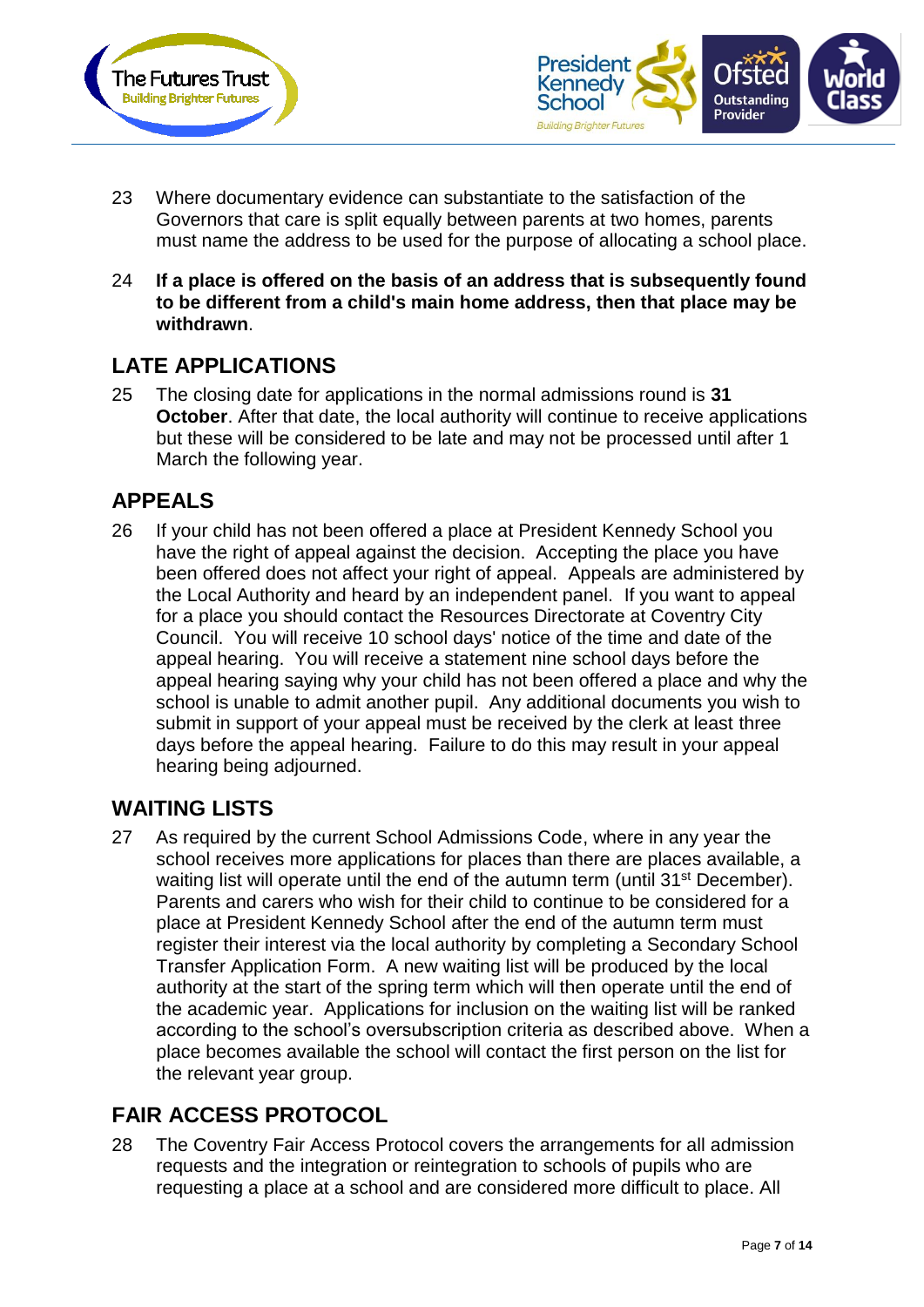



secondary schools in Coventry are included in this partnership. The agreement requires each school to accept a quota of students who are regarded as more difficult to place over their published admission number if necessary. This agreement acknowledges the significant additional challenge faced by President Kennedy School in respect to admissions and provides a fair and equitable framework for the admission of more difficult to place pupils.

## **IN-YEAR ADMISSIONS**

29 The Parent(s)/Carer(s) of children seeking admission to President Kennedy School should apply for a place by completing a standard admission form, available from the school or from the local authority. Once completed, the form should be returned to the local authority which coordinates all such applications, and the local authority will notify applicants of the school's admission decisions. If a place is not available in the relevant year group, Parent(s)/Carer(s) are entitled to appeal against this decision and if an appeal is lodged it will be heard within 30 school days of the appeal being lodged. The applicant's name will also be placed on the school's waiting list for admission into the relevant year group.

## **POST 16 ADMISSIONS CRITERIA**

- 30 President Kennedy School also considers applications from external students aged 16 or 17 years old in September 2020 for admission into Year 12 in September 2021. President Kennedy School does not accept new applications from students aged 18+.
- 31 The Academy Trust provides for a maximum number of 150 students in Year 12. The admission number for external students applying to join in Year 12 in September 2021 is 20. In order to pursue their preferred courses both internal and external students will be expected to meet the minimum requirements for the course(s) for which they are applying
- 32 Both internal and external students wishing to enter the sixth form will be expected to have met minimum academic entry requirements for the sixth form (an external student is a student not on roll at President Kennedy School in Year 11). If either internal or external applicants fail to meet the minimum course requirements they will be given the option of pursuing any alternative courses for which they do meet the minimum requirements. These minimum requirements for each course offered will be published annually on the Post 16 section of President Kennedy School's website/prospectus. Minimum class sizes will be set and if insufficient applications are received the school reserves the right to withdraw the course, an alternative course will be offered in these circumstances.
- 33 The application process begins at the end of November, and internal applicants must complete an internal application form and then meet with a member of the Post 16 team to discuss a suitable programme of study by 28 February. External applicants must complete an external application and are also invited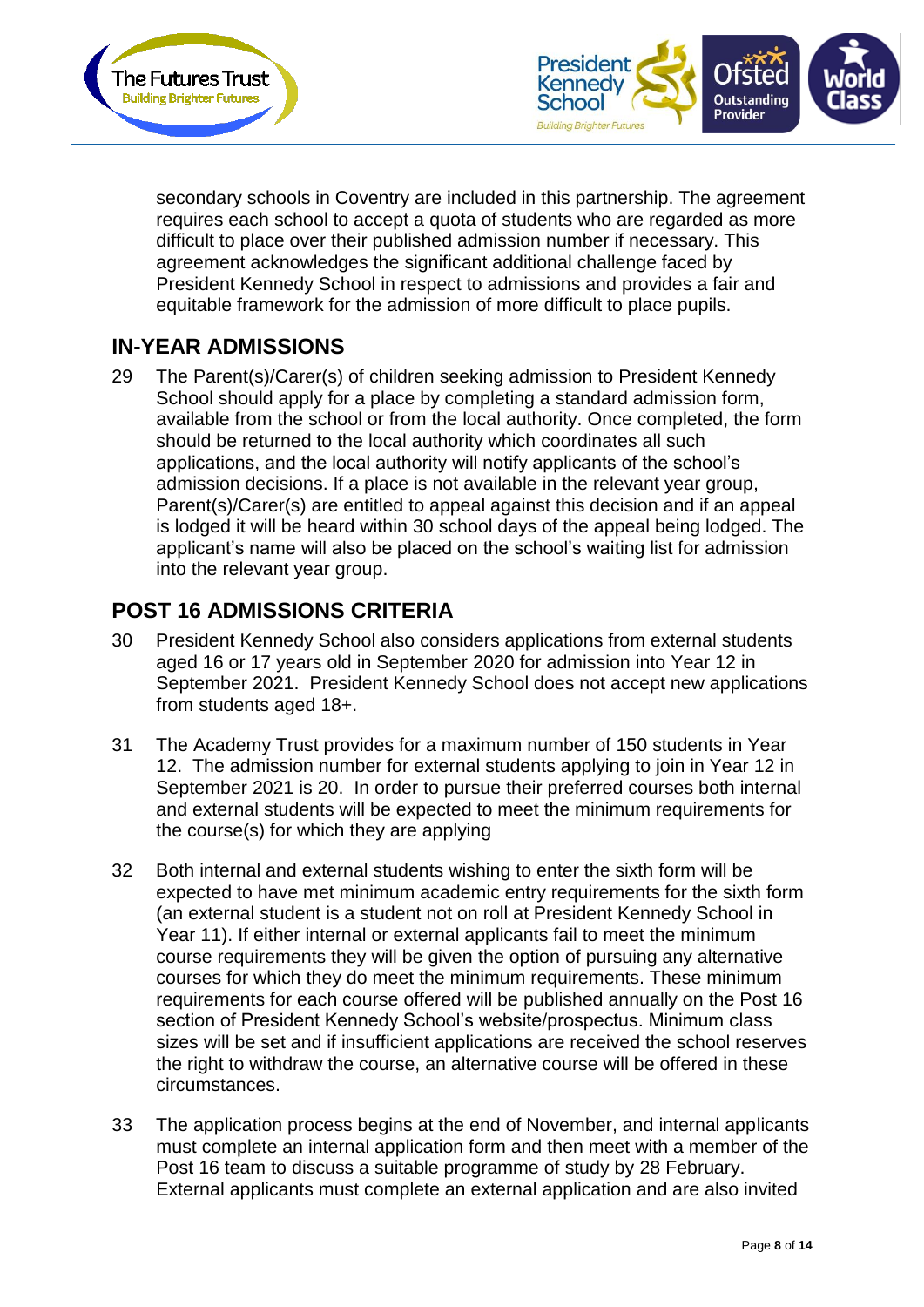



to come in to discuss their eligibility for a chosen programme of study. A meeting with the school to discuss options and academic entry requirements will not play any part in determining whether an offer of a place will be made.

34 If the number of successful applications (ie those students who have met entry requirements) exceeds the published PAN then oversubscription criteria will apply.

## **POST 16 OVERSUBSCRIPTION CRITERIA**

- 35 If, after allocating places to eligible internal candidates, there are more requests for a school place than there are places available within the school's admission number, places will be allocated to those pupils who meet the academic entry criteria in accordance with the following criteria and in the order shown below (please refer to oversubscription definitions for further information). This process will be supervised by a person independent of the school.
	- a) Children who, at the time of admission, are in the care of a local authority or are provided with accommodation by the authority (looked after children) and all children who were previously looked after but ceased to be so because they were adopted, or became subject to a child arrangements order or a special guardianship order, including those children who appear (to the admission authority) to have been in state care outside of England and ceased to be in state care as a result of being adopted. A looked after child is defined in Section 22 of the Children Act 1989 (see definitions section).
	- b) Students who live in the catchment area served by the school, who have a brother or sister attending the school provided that the brother or sister will be of compulsory school age and will continue to attend President Kennedy School the following year.
	- c) Other students who live in the catchment area served by the school.
	- d) Students living outside the catchment area with a brother or sister who currently attends President Kennedy School, provided that the brother or sister will be of compulsory school age and will continue to attend the following year.
	- e) Students by reference by distance to the school. Please see the Distance definition at paragraph 21 of these admission arrangements.
- 36 If it is not possible to determine all the applications received that meet any of the categories described above, priority will be determined by the proximity of the child's home to President Kennedy School. This will be carried out using a straight- line measurement and a computerised mapping system, from the centre of the child's residence to the centre of the school site. The address used must be the child's permanent home address. The shortest measurement will have the highest priority. Where the final place in a year group can be taken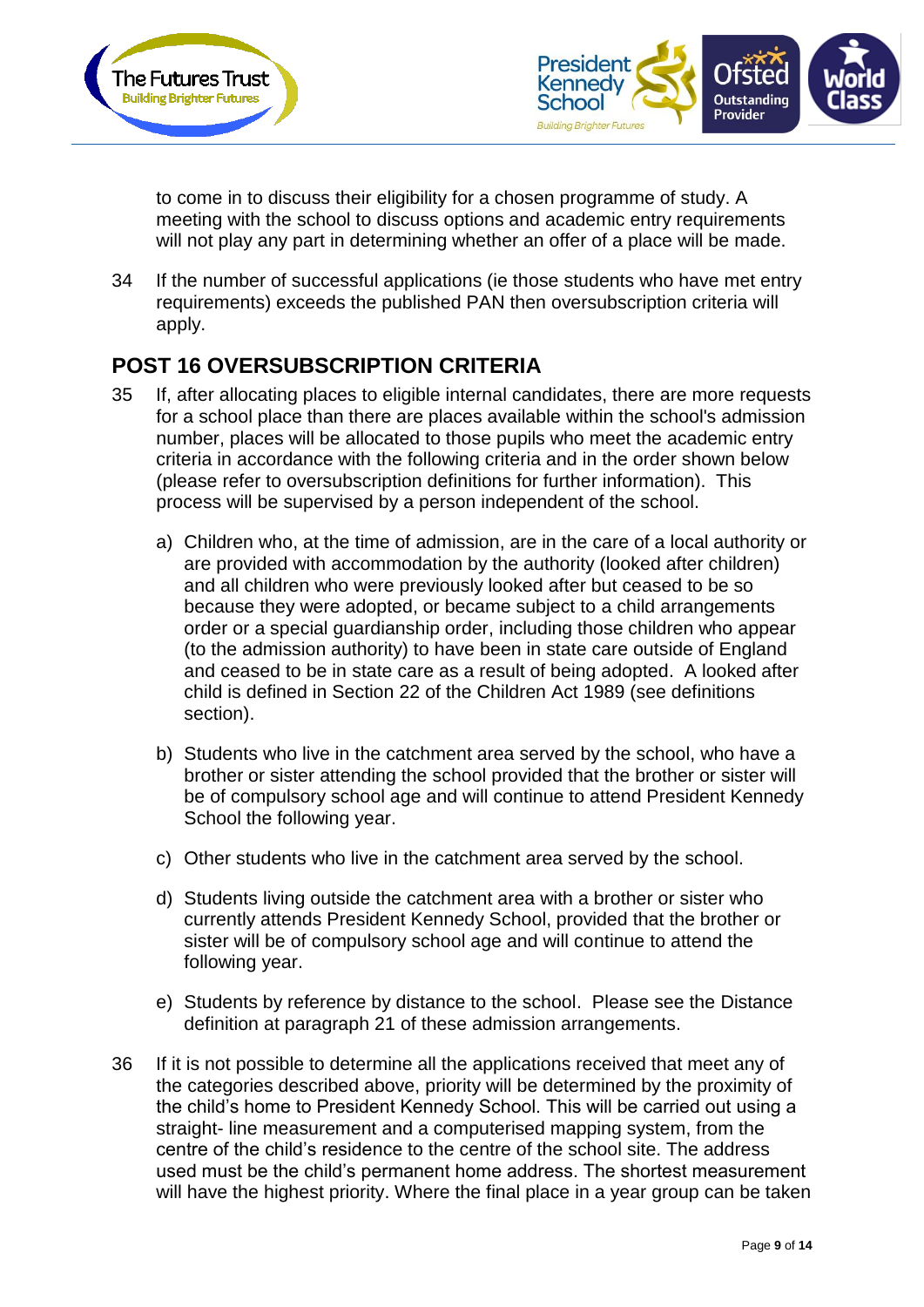



by two or more children living an equal distance from the school as described above, the Directors will select by drawing lots. This process will be supervised by a person independent of the school, and a fresh round of random allocation will be used each time a child is to be offered a place from a waiting list.

#### **POST 16 APPEALS**

37 Appeals against the decision of the school to refuse a place must be made in writing to the Chair of the Local Governing Body (address below) within 20 school days of notice of the refusal.

> Chair of the Local Governing Body President Kennedy School Rookery Lane **Coventry** CV6 4GL [governingbody@pks.coventry.sch.uk](mailto:governingbody@pks.coventry.sch.uk)

Contact details for Clerk to Governors:

Clerk to the Local Governing Body President Kennedy School Rookery Lane **Coventry** CV6 4GL [zoe.gibbs@coventry.gov.uk](mailto:zoe.gibbs@coventry.gov.uk)

38 Appeals will be heard by an independent appeal panel.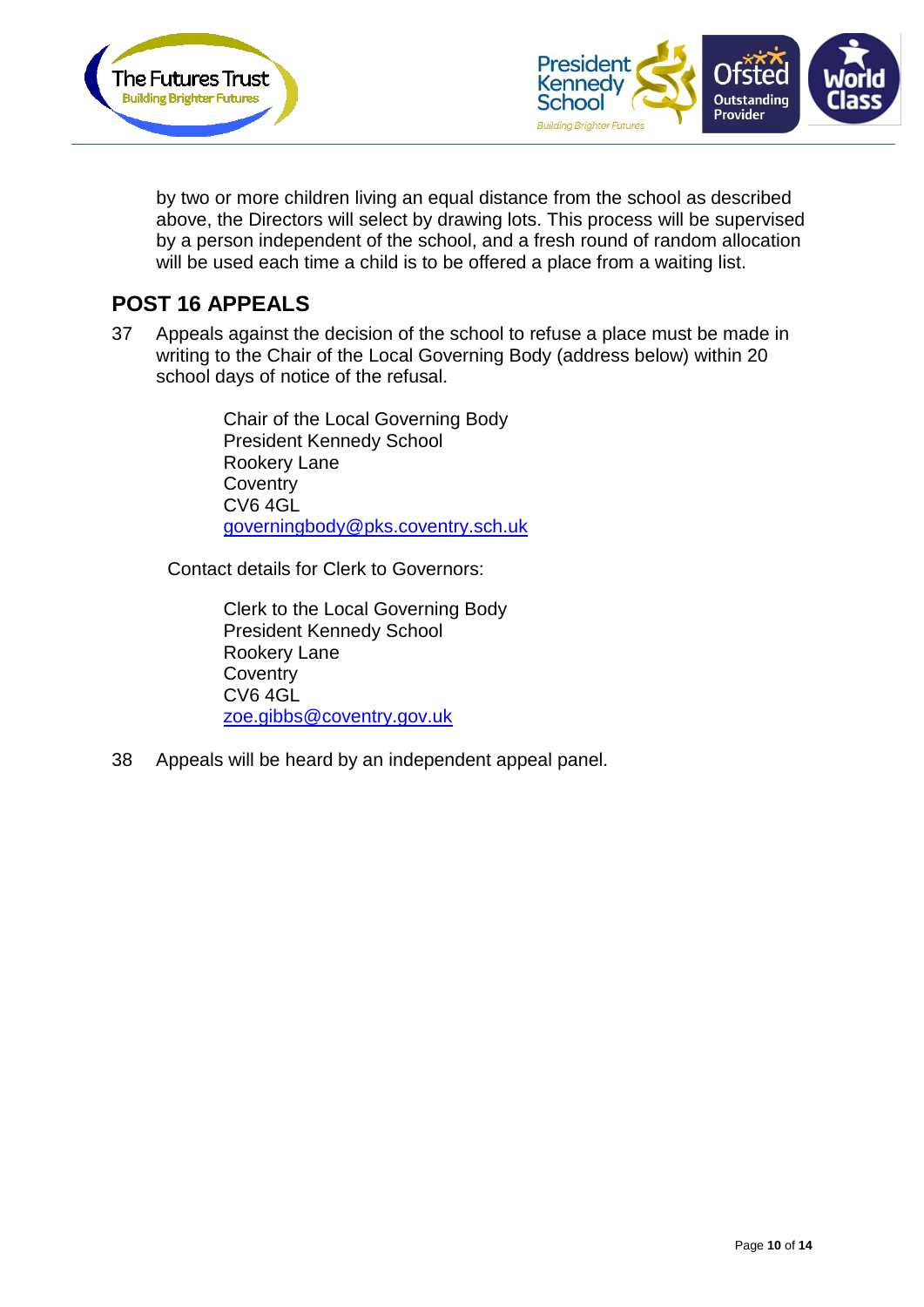



## **Annex A: President Kennedy School Catchment Area**

Addresses included within President Kennedy School's Catchment Area:

Albert Crescent Aldermeadow Close Alderney Close Algate Close Allied Close Bantam Grove Beacon Road Beake Avenue 185 upwards odd Beake Avenue 198 upwards even Bennetts Road North to city boundary only Bennetts Road South 85 upwards odd Bennetts Road South 160 upwards even Bentley Court Berkett Road Berwyn Avenue Birkdale Close Blackwatch Road Blenheim Avenue Blenheim Walk Borrowdale Close Bowness Close Bransdale Avenue Branstree Drive Braytoft Close **Briansway** Briscoe Road Brookford Avenue Broome Croft Bruce Road Buckland Road Burnaby Road Butlin Road Capmartin Road 121 upwards odd Capmartin Road 130 upwards even Catesby Road Cawnpore Road Celilo Walk 1-14 (ex 13) Charlecote Road Charlewood Road Cherry Close Chesholme Road Chillaton Road Cloverdale Close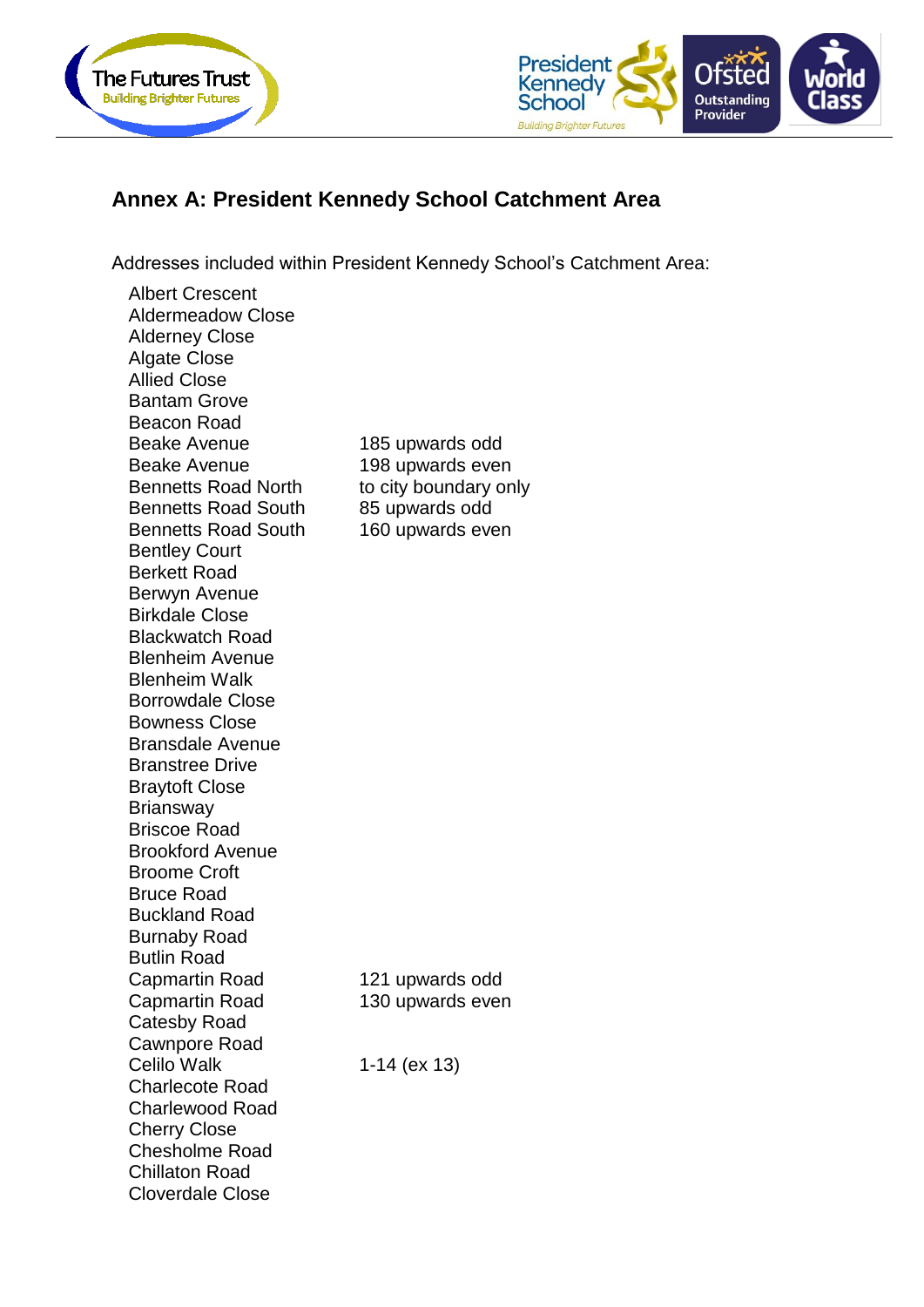



College Road Compton Road Coopers Meadow Cossington Road Crummock Close Deerhurst Road Derwent Road Dunster Place Durham Close Dymond Road Eacott Close Edward Road Elphin Close Esterton Close Everdon Road **Fallowfields** Farm Close Farndale Avenue Finch Close Fivefield Road Foreland Way Forge Way Foxglove Close Giles Close Glaisdale Avenue Glenn Street Glentworth Avenue Gospel Oak Road Grangemouth Road  $321 - 443$  odd Grangemouth Road 288-400 even Greensleeves Close Greycoat Road Guardhouse Road Halford Lane Hallam Road Hallbrook Road Harborough Road Headington Avenue Hedgerow Walk Hen Lane Herders Way 1,2 & 4 Holborn Avenue Holbrook Lane Houldsworth Crescent Instone Road Jackson Road John Shelton Drive Jubilee Crescent

-60 & 61 -91 1 -143, 2 -118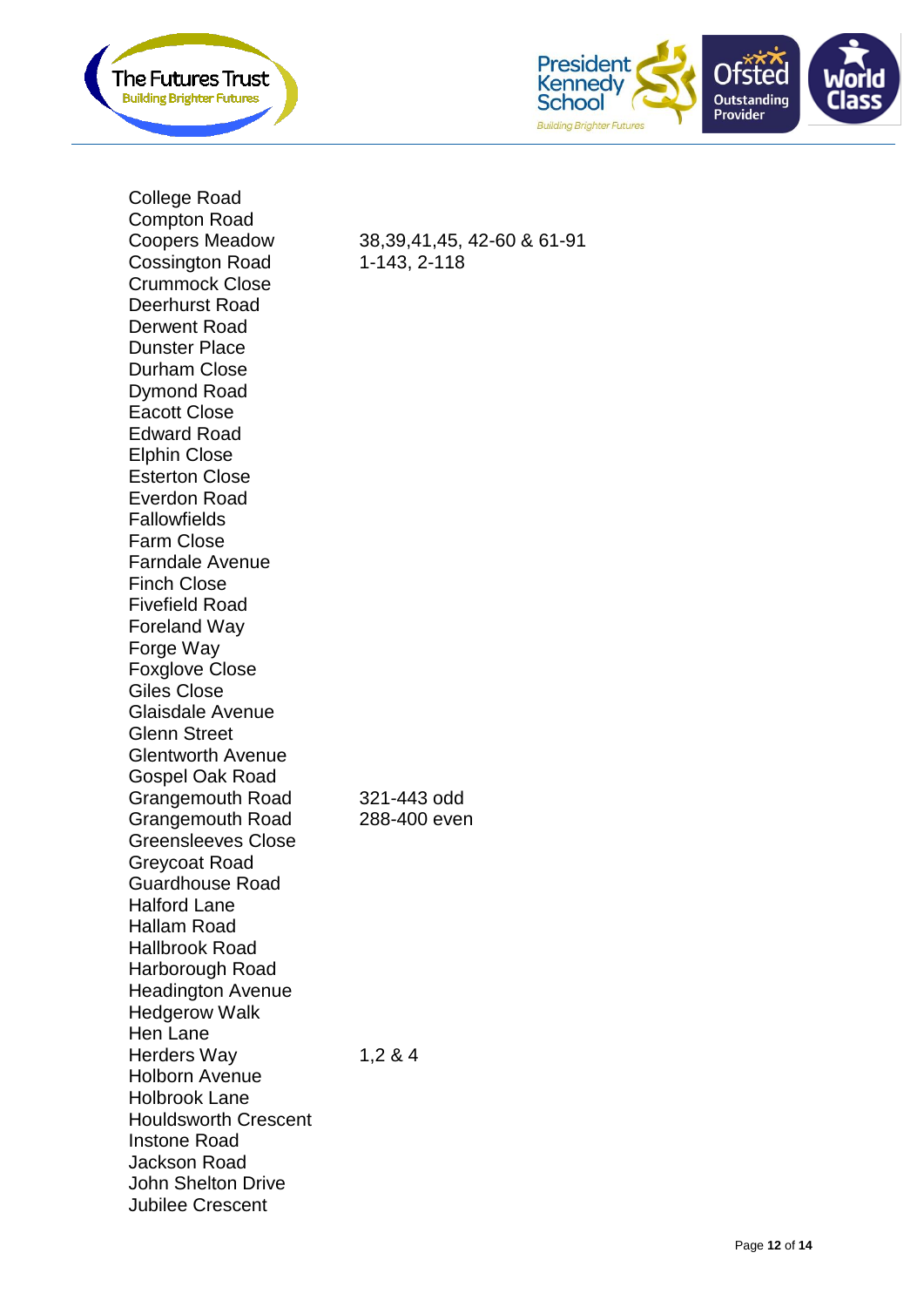



Kingswood Close Kirkdale Avenue Ladyfields Way Ladymead Drive Langdale Avenue Langlodge Road Lauderdale Avenue Leacrest Road Leeder Close Leyburn Close Lilley Close Links Road Lythalls Lane 219 upwards odd Lythalls Lane Malmesbury Road Mandrake Close Marshdale Avenue Masser Road Meadow Road Middlemarch Road 323 upwards odd Middlemarch Road 348 upwards even Morland Road Newport Road Nunts Lane Nunts Park Avenue Oatlands Close Orpington Drive Orton Road Outermarch Road 69 upwards odd Outermarch Road 92 upwards even Owenford Road Park Avenue Parkgate Road Parkland Close Parkville Close Parkville Highway Paxmead Close Paynell Close Pembrook Road Penny Park Lane Penrith Close Peyto Close Redcap Croft Richard Joy Close Robert Atchison Way 2,4,6,8 & 7 & 9 Roland Avenue Roland Mount Rollason Close

206-216 upwards even